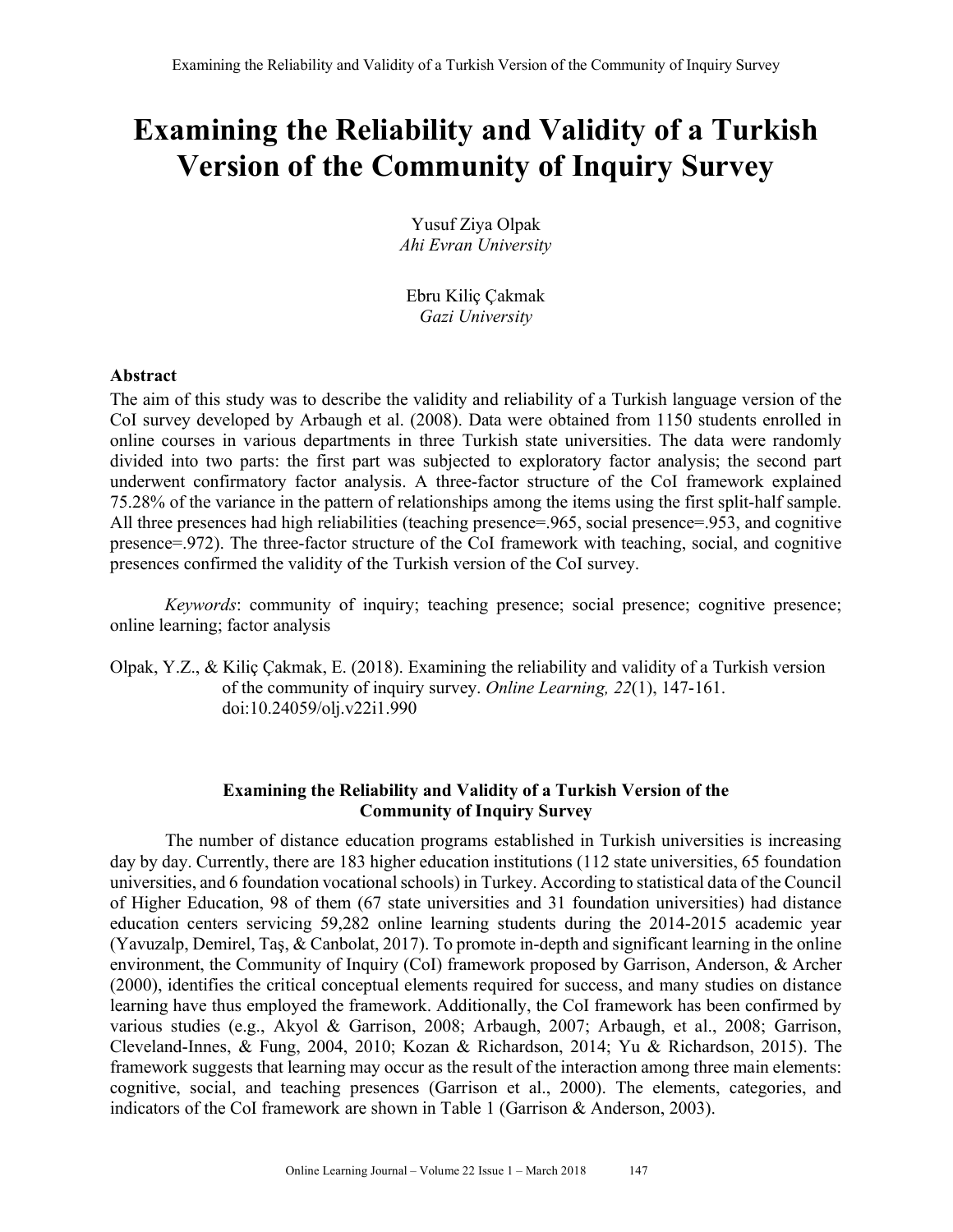| <b>Elements</b>       | <b>Categories</b>             | <b>Indicators</b>                                                    |  |  |
|-----------------------|-------------------------------|----------------------------------------------------------------------|--|--|
|                       | <b>Triggering Event</b>       | Recognize problem                                                    |  |  |
|                       |                               | Sense of puzzlement                                                  |  |  |
|                       |                               | Divergence                                                           |  |  |
|                       |                               | Information exchange                                                 |  |  |
| Cognitive<br>Presence | Exploration                   | Suggestions                                                          |  |  |
|                       |                               | Brainstorming                                                        |  |  |
|                       |                               | Intuitive leaps                                                      |  |  |
|                       | Integration                   | Convergence                                                          |  |  |
|                       |                               | Synthesis                                                            |  |  |
|                       |                               | Solutions                                                            |  |  |
|                       | Resolution                    | Apply                                                                |  |  |
|                       |                               | Test                                                                 |  |  |
|                       |                               | Defend                                                               |  |  |
|                       | Affective                     | Expression of emotions                                               |  |  |
|                       |                               | Use of humor                                                         |  |  |
|                       |                               | Self-disclosure                                                      |  |  |
|                       |                               | Continue a thread                                                    |  |  |
|                       |                               | Quote from others' messages                                          |  |  |
| Social                |                               | Refer explicitly to others' messages                                 |  |  |
| Presence              | Open Communication            | Ask questions                                                        |  |  |
|                       |                               | Compliment, express appreciation                                     |  |  |
|                       |                               | Express agreement                                                    |  |  |
|                       | Cohesive                      | Vocatives                                                            |  |  |
|                       |                               | Addresses or refers to the group using inclusive pronouns            |  |  |
|                       |                               | Phatics, salutations                                                 |  |  |
|                       |                               | Set curriculum                                                       |  |  |
|                       |                               | Design methods                                                       |  |  |
|                       | Instructional Design and      | Establish time parameters                                            |  |  |
|                       | Organization                  | Utilize medium effectively                                           |  |  |
|                       |                               | Establish netiquette                                                 |  |  |
|                       |                               | Make macro-level comments about course content                       |  |  |
|                       |                               | Identify areas of agreement/disagreement                             |  |  |
|                       | <b>Facilitating Discourse</b> | Seek to reach consensus/understanding                                |  |  |
|                       |                               | Encourage, acknowledge, or reinforce student                         |  |  |
|                       |                               | contributions                                                        |  |  |
|                       |                               | Set climate for learning                                             |  |  |
| Teaching              |                               | Draw in participants, prompting discussion                           |  |  |
| Presence              |                               | Assess the efficacy of the process                                   |  |  |
|                       |                               |                                                                      |  |  |
|                       | Direct Instruction            | Present content/questions<br>Focus the discussion on specific issues |  |  |
|                       |                               | Summarize the discussion                                             |  |  |
|                       |                               | Confirm understanding through assessment and                         |  |  |
|                       |                               |                                                                      |  |  |
|                       |                               | explanatory feedback                                                 |  |  |
|                       |                               | Diagnose misconceptions                                              |  |  |
|                       |                               | Inject knowledge from diverse sources, e.g., textbook,               |  |  |
|                       |                               | articles, Internet, personal experiences (includes pointers          |  |  |
|                       |                               | to resources)                                                        |  |  |
|                       |                               | Respond to technical concerns                                        |  |  |

 *Table 1.* The Elements, Categories, and Indicators of CoI Framework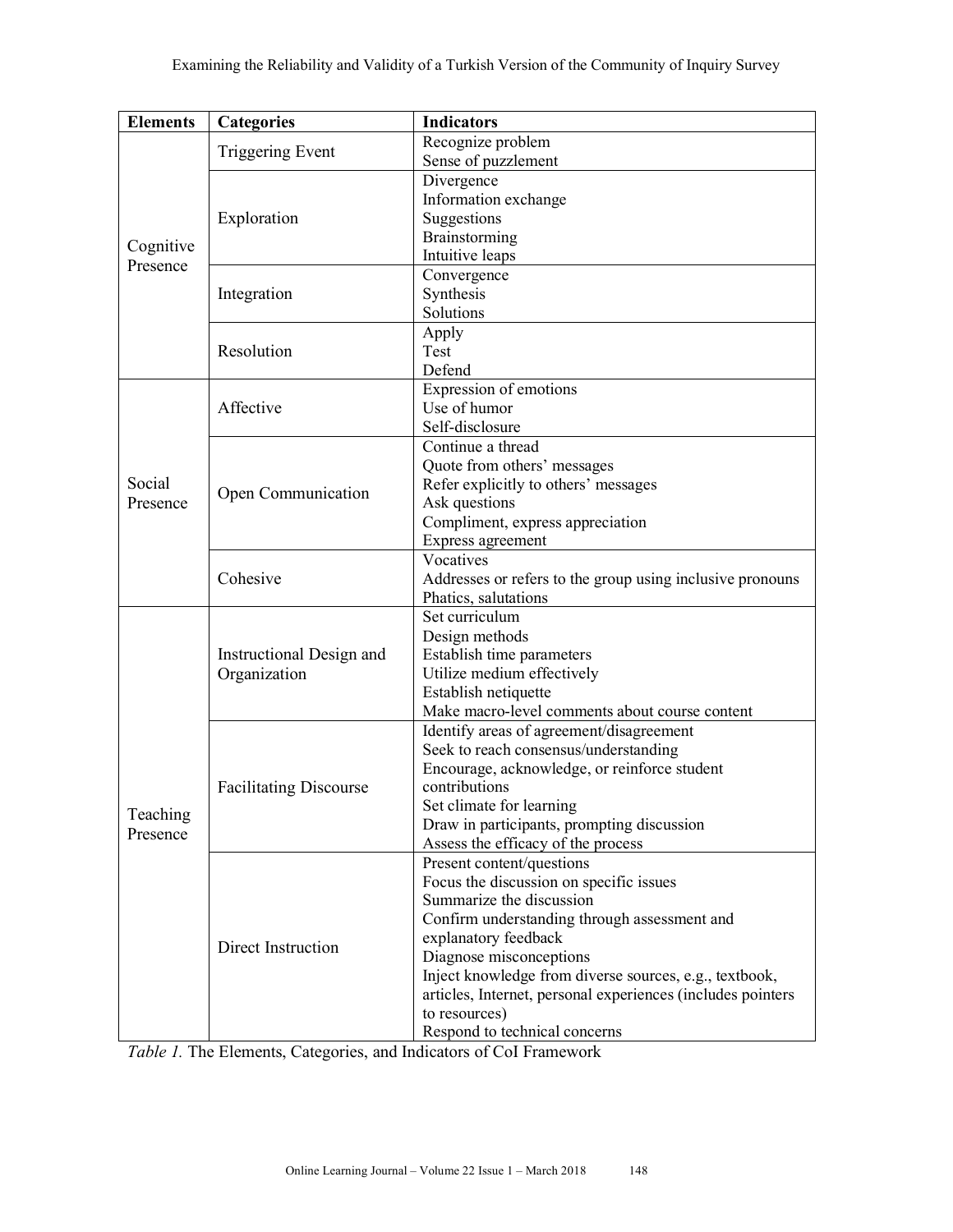Cognitive presence—the most challenging type of presence in the CoI framework to study and develop in online courses (Garrison & Arbaugh, 2007)—was defined as "the extent to which learners are able to construct and confirm meaning through sustained reflection and discourse in a critical community of inquiry" (Garrison, Anderson, & Archer, 2001, p. 11). Cognitive presence is expressed as critical thinking and is operationalized via the practical inquiry model (Garrison et al., 2001). The practical inquiry model, shown in Figure 1, consists of four phases: triggering event, exploration, integration, and resolution. These elements reflect the critical thinking process thought to contribute to cognitive presence (Garrison et al., 2001). In this context, cognitive presence is defined as the inquiry process with problem definition, exploration of relevant content and ideas, integration of those ideas in a meaningful structure, and testing the usefulness of outcomes directly or indirectly (Garrison, 2006).



*Figure 1.* Practical inquiry model

Social presence—the most extensively studied theme among core elements in the CoI framework (Arbaugh, 2007)—is defined as "the ability of learners to project themselves socially and emotionally in a community of inquiry" (Rourke, Anderson, Garrison, & Archer, 2001, p. 51). According to Garrison (2009), however, the concept of social presence has, over time, changed from its original conceptualization. Therefore, Garrison (2009) has updated social presence to mean "the ability of participants to identify with the community (e.g., course of study), communicate purposefully in a trusting environment, and develop interpersonal relationships by way of projecting their individual personalities" (Garrison, 2009, p. 352).

Teaching presence occurs both before and during the course. It is defined as "the design, facilitation, and direction of cognitive and social processes for the purpose of realizing personally meaningful and educationally worthwhile learning outcomes" (Anderson, et al., 2001, p. 5). Anderson et al. (2001) stated that all the participants can contribute to teaching presence in online courses and, therefore, they preferred to use "teaching presence" rather than "teacher presence."

According to Garrison et al. (2000), the elements of CoI can enhance or inhibit the quality of educational experience and learning outcomes. Hence, one of the challenges educators face is to implement CoI in the online learning environment. Determining students' CoI perceptions is important for evaluating educational activities presented by some stakeholders such as course designers, program administrators, and instructors.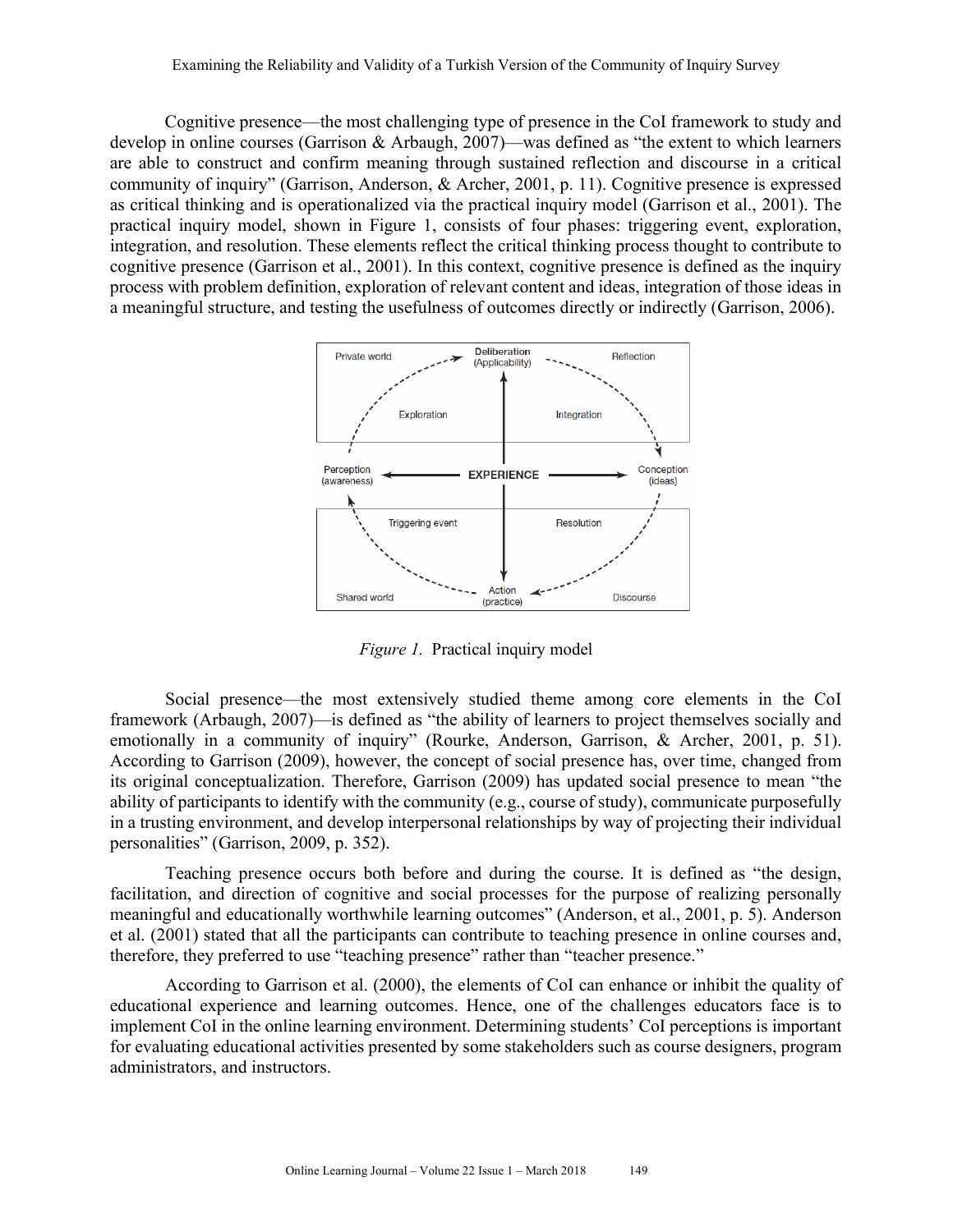When studies related to the CoI framework were analyzed, it was initially understood that while CoI was examined in qualitative studies (e.g., Anagnostopoulos, Basmadjian, & McCrory, 2005; Garrison & Cleveland-Innes, 2005; Oriogun, Ravenscroft, & Cook, 2005; Schrire, 2004), the number of studies in which the three main elements (cognitive, social, and teaching presence) in the model were analyzed together increased with the development of surveys which provided opportunity for determining perceptions of CoI. Thus, it has become possible to work relatively efficiently in larger and wider samples and to increase the generalizability of the findings. In this respect, a variety of data collection tools were developed by researchers (Arbaugh, 2007; Arbaugh et al., 2008; Garrison et al., 2004). However, a review of the literature suggests that the CoI survey developed by Arbaugh et al. (2008) is widely accepted. The study conducted by Arbaugh et al. (2008) aimed to develop a valid and reliable CoI survey. The generalizability of the studies carried out through a single institution was limited. In this context in the summer of 2007, 287 graduate students in education and business were reached in four different institutions in the USA and Canada. In scoring the 34-item survey, a rating between 0 (Strongly Disagree) and 4 (Strongly Agree) was used. Analyses confirmed the reliability and validity of CoI conceptual framework consisting of cognitive, social, and teaching presences.

While the Arbaugh et al. (2008) study was conducted solely with online students, the reliability and the validity of this research were also tested with students in blended or online learning environments (e.g., Arbaugh, Bangert, & Cleveland-Innes, 2010; Bangert, 2009). In the evaluation of the survey developed in the original study, a rating between 0 (Strongly Disagree) and 4 (Strongly Agree) was utilized. In other studies, different rating options such as 1-4, 1-5, and 1-6 were used (e.g., Arbaugh et al., 2010; Bangert, 2009; Díaz, Swan, Ice, & Kupczynski, 2010; Shea & Bidjerano, 2009). In addition, some changes were made to the original survey items by different researchers (e.g., Díaz et al., 2010; Shea & Bidjerano, 2009). In one of these CoI survey studies conducted by Shea & Bidjerano (2009), Arbaugh et al.'s (2008) CoI survey was carried out. However, the 12<sup>th</sup> item ("The instructor provided feedback that helped me understand my strengths and weaknesses") was a modified restatement of the same item in the original survey ("The instructor provided feedback that helped me understand my strengths and weaknesses regarding the course goals and objectives"). When the items in the CoI survey were examined and shared at https://coi.athabascau.ca/, the interactive web site designed for sharing and discussing the research related to the CoI framework ("CoI Survey," 2015), the items reflected those used in the Shea and Bidjerano (2009) research.

In another study conducted by Díaz et al. (2010), a CoI survey developed by Arbaugh et al.  $(2008)$  was used; however, the 12<sup>th</sup> item ("The instructor provided feedback that helped me understand my strengths and weaknesses") and the 28<sup>th</sup> item ("Discussing course content with my classmates was valuable in helping me appreciate different perspectives") were changed from the original survey. The results of the study also confirmed the factor structure of the CoI framework. Kozan and Richardson (2014) examined the factor structure of the adapted form of the survey developed by Arbaugh et al. (2008). In this context, in a study conducted by Díaz et al. (2010), the CoI survey was used to determine students' perceptions of cognitive, social, and teaching presences. With a high degree of reliability, the result confirmed a three-factor structure of the CoI framework.

In a study on the determination of student perceptions of CoI by Olpak, Yagci, & Basarmak (2016), it was mentioned that the survey developed by Arbaugh et al. (2008) had been adapted into different languages such as Korean and Arabic (Alaulamie, 2014; Yu & Richardson, 2015) and was used in different disciplines such as education, business, and health care. In addition, Olpak et al. (2016) stated that the final draft used in the study conducted by Díaz et al. (2010) could be adapted into different languages. Therefore, in the scope of the present research, we aimed to adapt the final draft of the CoI survey used in the Diaz et al. study into Turkish.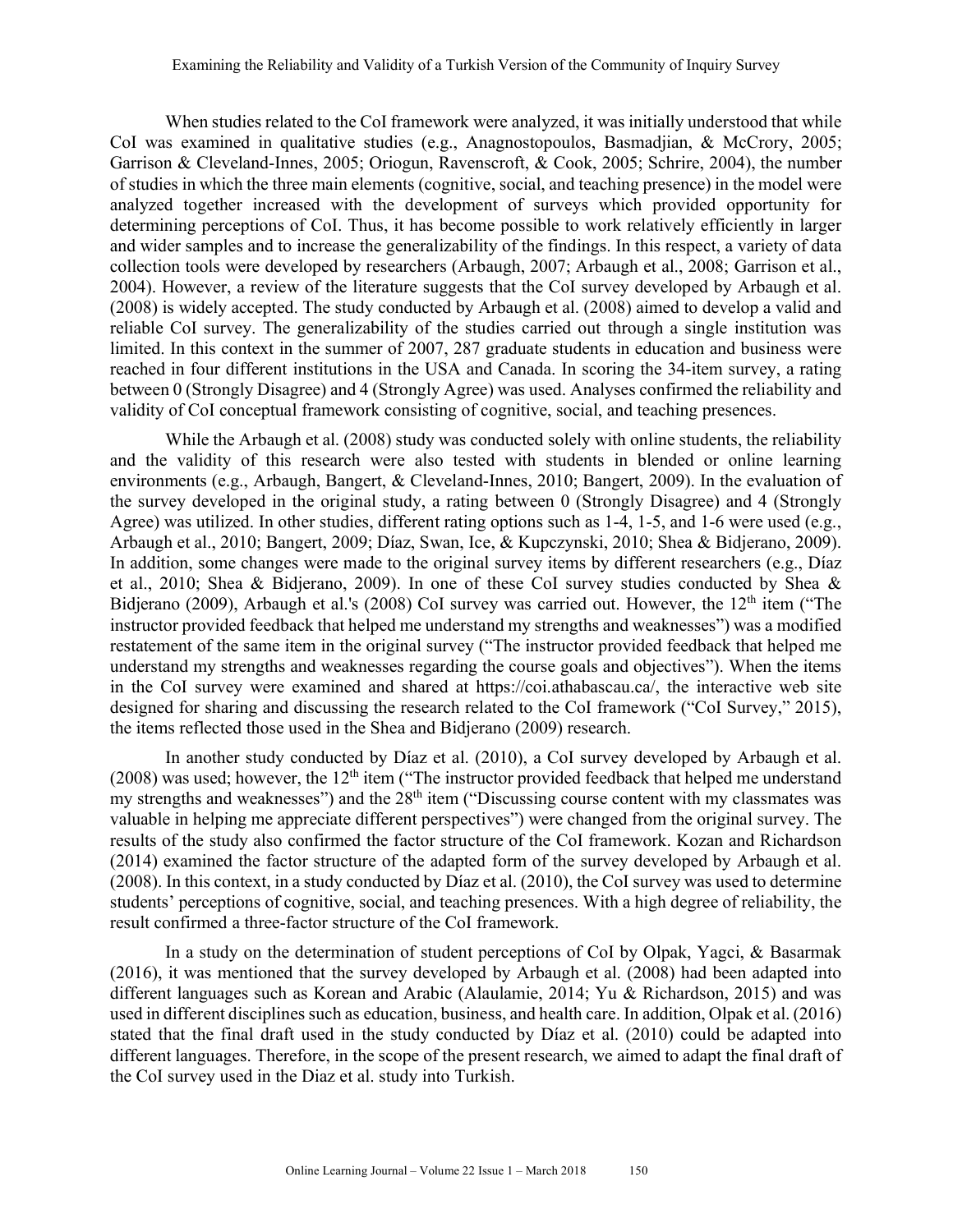#### **Methods**

#### **Sample**

The study was carried out with 1150 students enrolled in online courses in different departments and disciplines (education, nursing, business, engineering, science and math, tourism, etc.) at three state universities in Turkey during the 2015-2016 spring term. Females comprised 60.78% of the participant sample and 39.22% of the sample was male. The average age of a survey respondent was 19.71; ages of participants across the sample ranged from 17 to 41.

## **Data Collection Tools**

Data was collected using the CoI survey which was developed by Arbaugh et al. (2008) and used in the study conducted by Díaz et al. (2010). An individual information form (gender, age, and department etc.) was also used. First, the authors translated the survey into Turkish. Then, two experts in Turkish provided feedback about the accuracy of the Turkish translation. In response to the feedback, edits were made, and an expert evaluation form was prepared. This evaluation form was used to gather expert opinion related to the appropriateness of the items in the Turkish form of the CoI survey. The experts' evaluations dealt with the appropriateness of the items in terms of scope and Turkish culture; it utilized a 3-point Likert scale (1=Not appropriate, 2=Moderate, 3=Completely appropriate). An explanation column was added to each item to encourage the experts to provide additional comments if necessary. When the data obtained from the seven expert evaluation forms were considered, it was decided that the items with an item average score of 2.50 or higher would be appropriate to be included under the relevant factor; the items with an item average score lower than 1.50 would be excluded from the related factor, and the other items would be corrected according to the recommendations of the experts. Per the feedback of the experts, the Turkish survey consisting of 34 items was finalized. The items in the finalized Turkish survey were given to the three English language experts who "back translated" (a procedure according to which a translator or team of professional translators interpret a document previously translated into another language back to the original language) the survey items into English again. After the consistency between Turkish and English forms was confirmed, the study was conducted.

#### **Data Analysis**

The total sample (n=1150) was randomly divided into two equal halves by using the Statistical Package for the Social Sciences (SPSS, version 20). Exploratory factor analysis (EFA) was performed on the first sample (n=575) and confirmatory factor analysis (CFA) was performed on the second sample ( $n=575$ ). Also, the internal consistency reliability was tested by using Cronbach's  $\alpha$  for each competency. In such studies, the sample size significantly influences the number of factors that will arise from the analysis. Various opinions exist about sample size. Kass and Tinsley (1979) recommended 5 to 10 participants per item; Nunnally (1978) recommended at least 10 or more respondents per item, and Comrey and Lee (1992) claimed that a sample size of 200 was fair and a sample size of 300 was good. Based on these figures, it was concluded that the number of participants in each sample in this study was sufficient.

#### **Results**

#### **Exploratory Factor Analysis (EFA)**

EFA is a statistical method which is used to increase the reliability of a survey by removing inappropriate items. The method also identifies the dimensionality of constructs by examining relations between items and factors when the information of the dimensionality is limited (Netemeyer, Bearden, & Sharma, 2003). To describe the factor pattern of the CoI survey, an EFA was conducted on the 34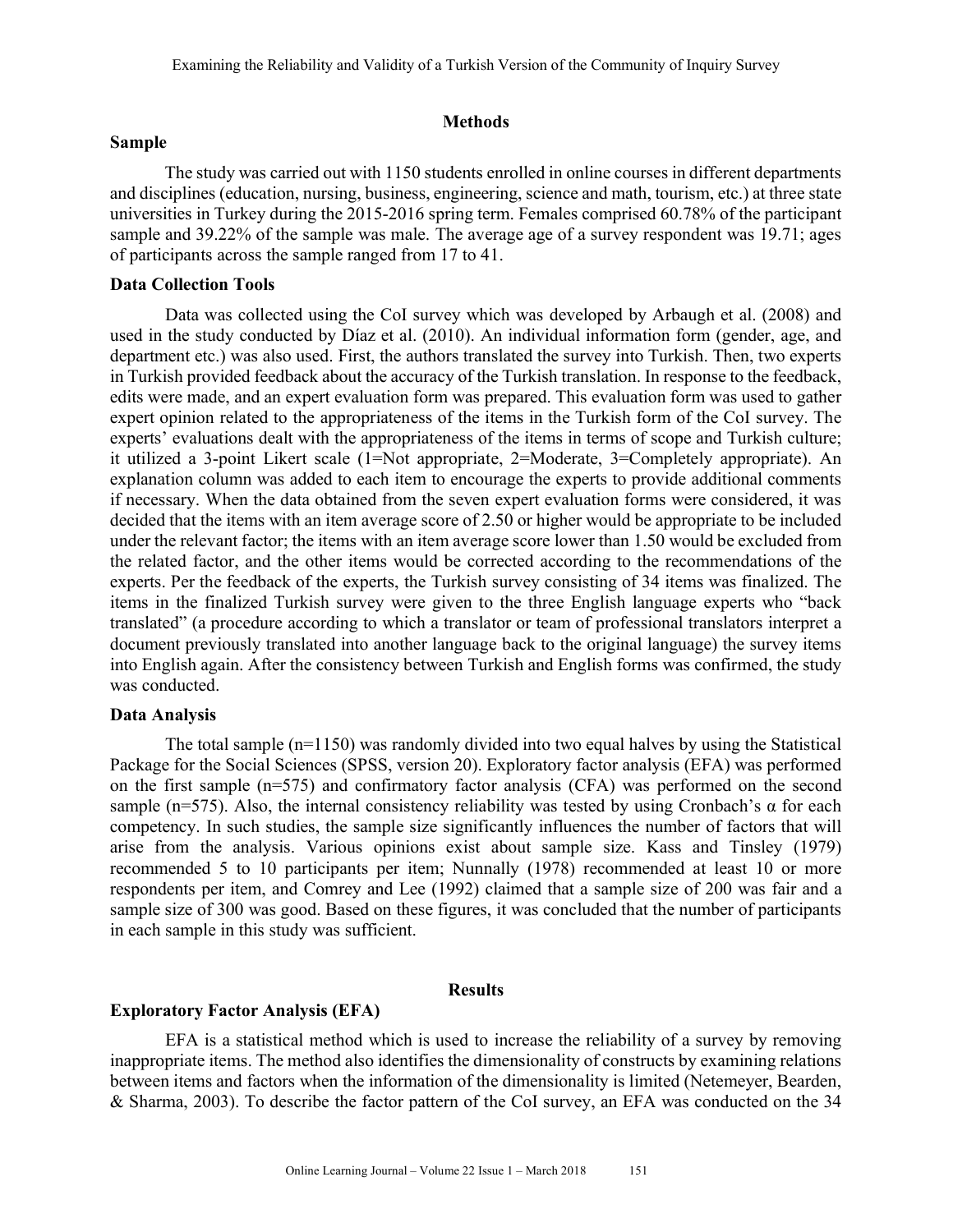items with varimax rotation using SPSS 20. The Kaiser–Meyer–Olkin measure confirmed the sampling adequacy for the analysis, KMO = .983. Bartlett's Test of Sphericity,  $\chi$ 2 (561) = 22928.265, p < .000 indicated that correlations between items were sufficiently large for the EFA. Two factors emerged with an eigenvalue of 1 over 34 items. The contribution of these factors to the total variance is 72.441%. However, it was decided that the analysis should be repeated with three factors to be consistent with the number of factors expected in the theoretical structure determined during the development of the survey.

In the repeated analysis for the three factors, the total contribution of the factors to the total variance was 27.187% for the first factor, 25.424% for the second factor, and 22.665% for the third factor. The total contribution of these factors to the variance is 75.277%. The three factors above the 1 eigenvalue are shown in the Scree Plot in Figure 2. The factor pattern and the factor loadings of the items obtained as the result of the repeated analysis as three factors are given in Table 2. The bold numbers shown in Table 2 represent the specific CoI survey items that comprise each of the three factors emerging from the exploratory analysis.



*Figure 2.* Scree plot for the Turkish version of the CoI survey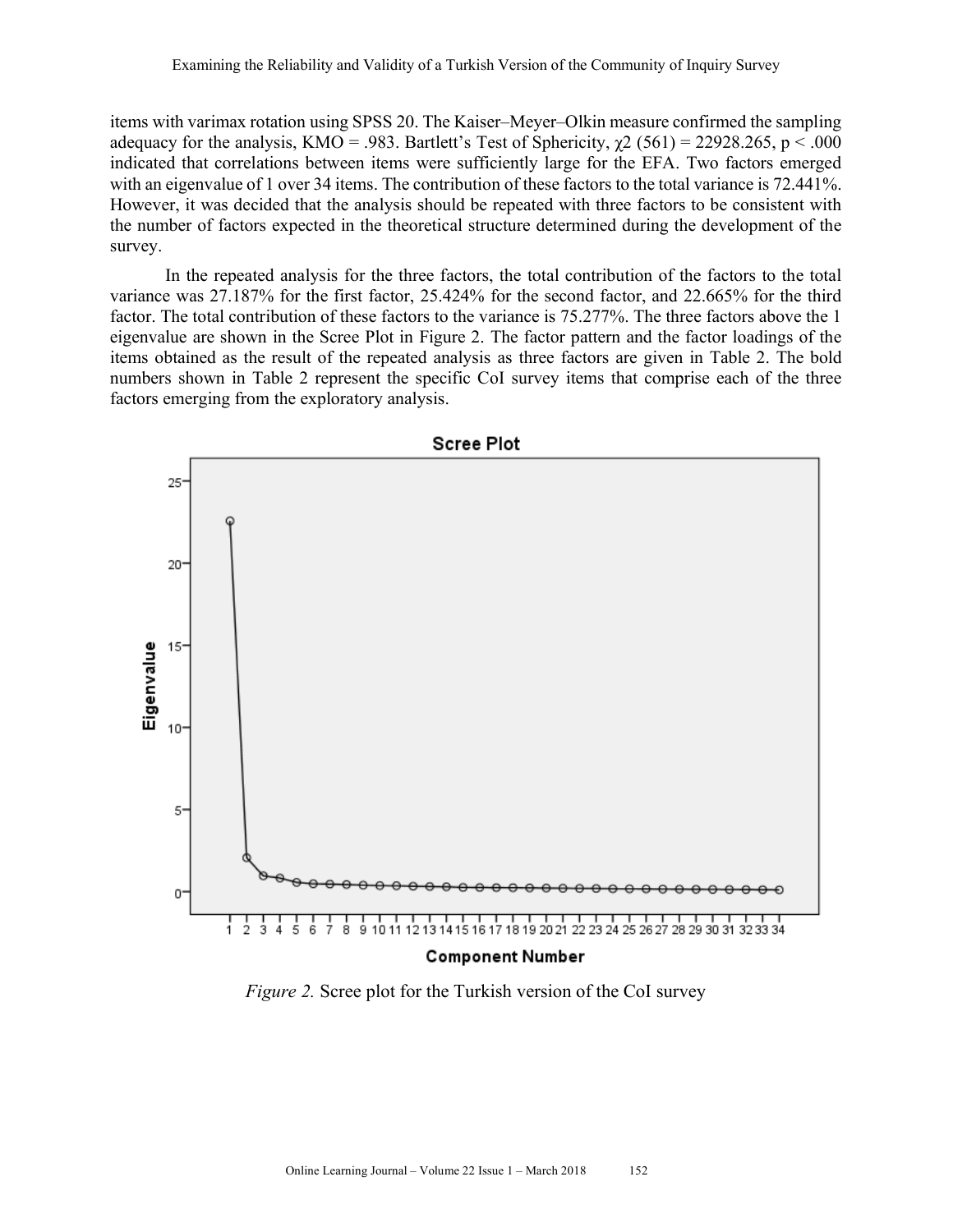|    |                                                                                                                                        | Component |      |      |
|----|----------------------------------------------------------------------------------------------------------------------------------------|-----------|------|------|
|    |                                                                                                                                        | 1         | 2    | 3    |
|    | <b>Teaching Presence</b>                                                                                                               |           |      |      |
| 1. | The instructor clearly communicated important course topics.                                                                           | .772      | .300 | .168 |
| 2. | The instructor clearly communicated important course goals.                                                                            | .798      | .303 | .173 |
| 3. | The instructor provided clear instructions on how to participate in<br>course learning activities.                                     | .800      | .244 | .230 |
| 4. | The instructor clearly communicated important due dates/time<br>frames for learning activities.                                        | .741      | .204 | .211 |
| 5. | The instructor was helpful in identifying areas of agreement and<br>disagreement on course topics that helped me to learn.             | .806      | .276 | .274 |
| 6. | The instructor was helpful in guiding the class towards<br>understanding course topics in a way that helped me clarify my<br>thinking. | .710      | .349 | .342 |
| 7. | The instructor helped to keep course participants engaged and<br>participating in productive dialogue.                                 | .746      | 325  | .297 |
| 8. | The instructor helped keep the course participants on task in a way<br>that helped me to learn.                                        | .728      | .332 | .357 |
| 9. | The instructor encouraged course participants to explore new<br>concepts in this course.                                               | .631      | .363 | .461 |
|    | 10. Instructor actions reinforced the development of a sense of<br>community among course participants.                                | .609      | .338 | .486 |
|    | 11. The instructor helped to focus discussion on relevant issues in a way<br>that helped me to learn.                                  | .642      | .317 | .493 |
|    | 12. The instructor provided feedback that helped me understand my<br>strengths and weaknesses.                                         | .608      | .392 | .456 |
|    | 13. The instructor provided feedback in a timely fashion.                                                                              | .597      | .382 | .306 |
|    | <b>Social Presence</b>                                                                                                                 |           |      |      |
|    | 14. Getting to know other course participants gave me a sense of<br>belonging in the course.                                           | .447      | .411 | .546 |
|    | 15. I was able to form distinct impressions of some course participants.                                                               | .349      | .388 | .638 |
|    | 16. Online or web-based communication is an excellent medium for<br>social interaction.                                                | .252      | .423 | .667 |
|    | 17. I felt comfortable conversing through the online medium.                                                                           | .285      | .370 | .721 |
|    | 18. I felt comfortable participating in the course discussions.                                                                        | .335      | .367 | .748 |
|    | 19. I felt comfortable interacting with other course participants.                                                                     | .326      | .352 | .765 |
|    | 20. I felt comfortable disagreeing with other course participants while<br>still maintaining a sense of trust.                         | .312      | .402 | .720 |
|    | 21. I felt that my point of view was acknowledged by other course<br>participants.                                                     | .346      | .456 | .671 |
|    | 22. Online discussions help me to develop a sense of collaboration.                                                                    | .288      | .517 | .656 |

 *Table 2.* CoI Survey Items and Factor Loadings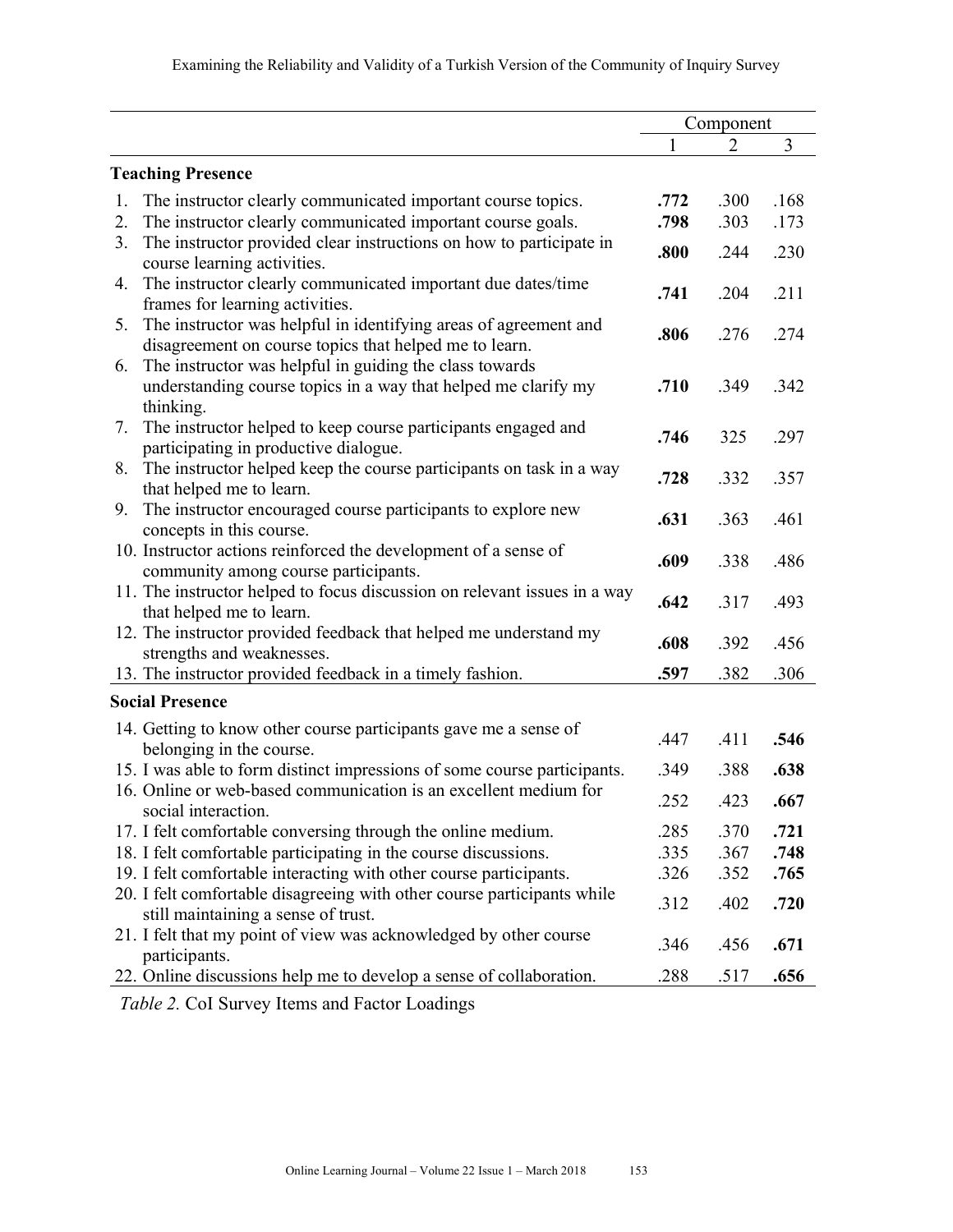|                                                                                                                   | Component |                             |      |
|-------------------------------------------------------------------------------------------------------------------|-----------|-----------------------------|------|
|                                                                                                                   |           | $\mathcal{D}_{\mathcal{L}}$ | 3    |
| <b>Cognitive Presence</b>                                                                                         |           |                             |      |
| 23. Problems posed increased my interest in course issues.                                                        | .348      | .636                        | .502 |
| 24. Course activities piqued my curiosity.                                                                        | .337      | .685                        | .431 |
| 25. I felt motivated to explore content related questions.                                                        | .304      | .760                        | .388 |
| 26. I utilized a variety of information sources to explore problems posed<br>in this course.                      | .315      | .738                        | .342 |
| 27. Brainstorming and finding relevant information helped me resolve<br>content related questions.                | .331      | .735                        | -396 |
| 28. Discussing course content with my classmates was valuable in<br>helping me appreciate different perspectives. | .296      | .651                        | .479 |
| 29. Combining new information helped me answer questions raised in<br>course activities.                          | .448      | .708                        | .355 |
| 30. Learning activities helped me construct explanations/solutions.                                               | .442      | .694                        | .378 |
| 31. Reflection on course content and discussions helped me understand<br>fundamental concepts in this class.      | .423      | .708                        | .390 |
| 32. I can describe ways to test and apply the knowledge created in this<br>course.                                | .437      | .658                        | .385 |
| 33. I have developed solutions to course problems that can be applied in<br>practice.                             | .388      | .672                        | .410 |
| 34. I can apply the knowledge created in this course to my work or<br>other non-class related activities.         | .390      | .664                        | .324 |

*Table 2 (cont).* CoI Survey Items and Factor Loadings

# **Reliability Analysis**

An item analysis was conducted to test the reliability of each presence as well as the overall CoI survey. Cronbach's α yielded internal consistencies equal to .965 for teaching presence, .953 for social presence, and .972 for cognitive presence. In addition, Cronbach's α for the instrument overall was .984. According to Blunch (2008), if the  $\alpha$  value is over .70, it shows the internal consistency is acceptable and if the  $\alpha$  value is over .90, the internal consistency is excellent. In this context, the α values of the Turkish CoI survey are excellent.

# **Confirmatory Factor Analysis (CFA)**

Following the EFA, a CFA was conducted. The CFA tests whether a previously defined and constrained structure is confirmed as a model. The CFA is also used to confirm a conceptual structure or model (Maruyama, 1998). In this context, the CFA is used for predictive validity (Floyd & Widaman, 1995; Kline, 2005) and is useful for the development, regulation, and re-examination of measurement tools (Floyd & Widaman, 1995).

The CFA was conducted on the second subsample (n=575) using Lisrel 8.80 to test the stability and reproducibility of the three-factor CoI model produced by the EFA. Fit indices were calculated for the three-factor model. However, since the appropriateness and effectiveness of indices depend on sample size, estimation procedure, model complexity, and/or violation of the underlying assumptions of multivariate normality and variable independence, no clear consensus emerged regarding model fit (Byrne, 2010). However, Root Mean Square Error of Approximation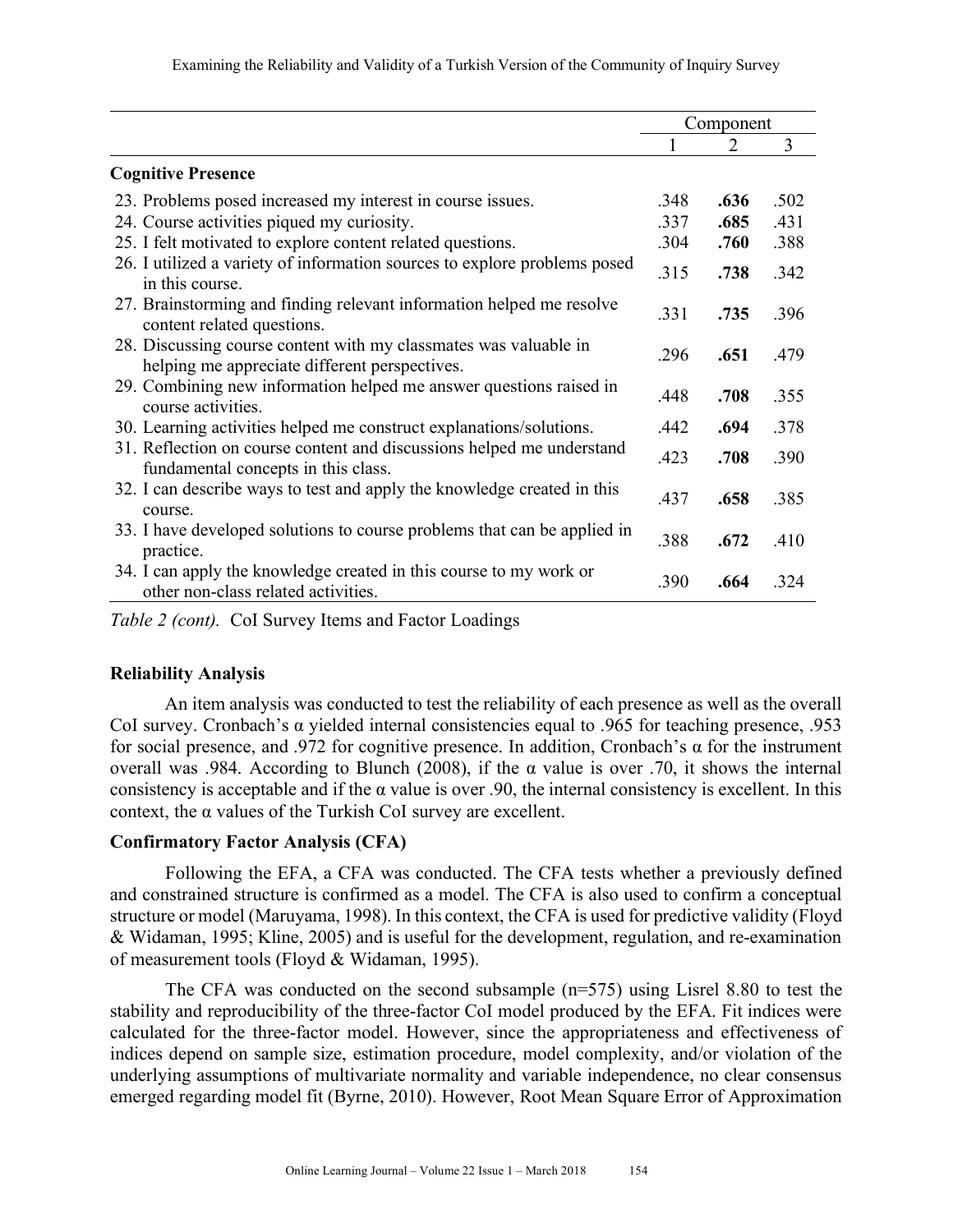(RMSEA), the Comparative Fit Index (CFI) and the Non-Normed Fit Index (NNFI) values provide optimal information by benefitting from the studies made by the different researchers in the study conducted by Bangert (2009). When fit indices are calculated as the result of CFA with the limit values, CFI and NNFI values have excellent conformity, RMSEA values have weak conformity, and  $\chi$ 2/df values do not have good conformity ( $\chi$ 2 = 2968.10, df = 524, p = .00, RMSEA = .090,  $CFI = .98$ ,  $NNFI = .98$ ).

When we consider the modification indices related to the analysis results, a considerable relationship can be determined between the error covariance of item 17 and item 16 in the social presence factor and between item 1 and item 2 in the teaching presence factor. Considering roughly the same measurement of properties, one might consider subtracting an item from the item pairs. However, in accordance with the experts' opinions, it was decided that it would be more appropriate to examine the structure examined with EFA for validity by adding the high error correlations observed between the items into the model.

When the fit indices calculated in the second CFA result are compared with the limit values, CFI and NNFI values demonstrate excellent conformity; RMSEA values have weak conformity, and  $\chi$ 2/df values have conformity at an intermediate level ( $\chi$ 2 = 2539.14, df = 522, p = .00, RMSEA  $= .082$ , CFI = .99, NNFI = .99). When the other fit indices are compared with the limit values, Root Mean Square Residual (RMR) values indicate a good fit while Standardized RMR and Incremental Fit Index (IFI) values indicate a perfect fit (RMR = .063, SRMR = .039, IFI = .99). The obtained t values for the factor loadings ranged from 19.74 to 26.86, which indicate that all items were significant at  $p < .001$ . When the results related to the CFA given in Figure 3 were examined, the factor loadings of the items ranged from 0.72 to 0.88. Finally, the results of the CFA confirmed that the model fit between the proposed model and the observed data is excellent.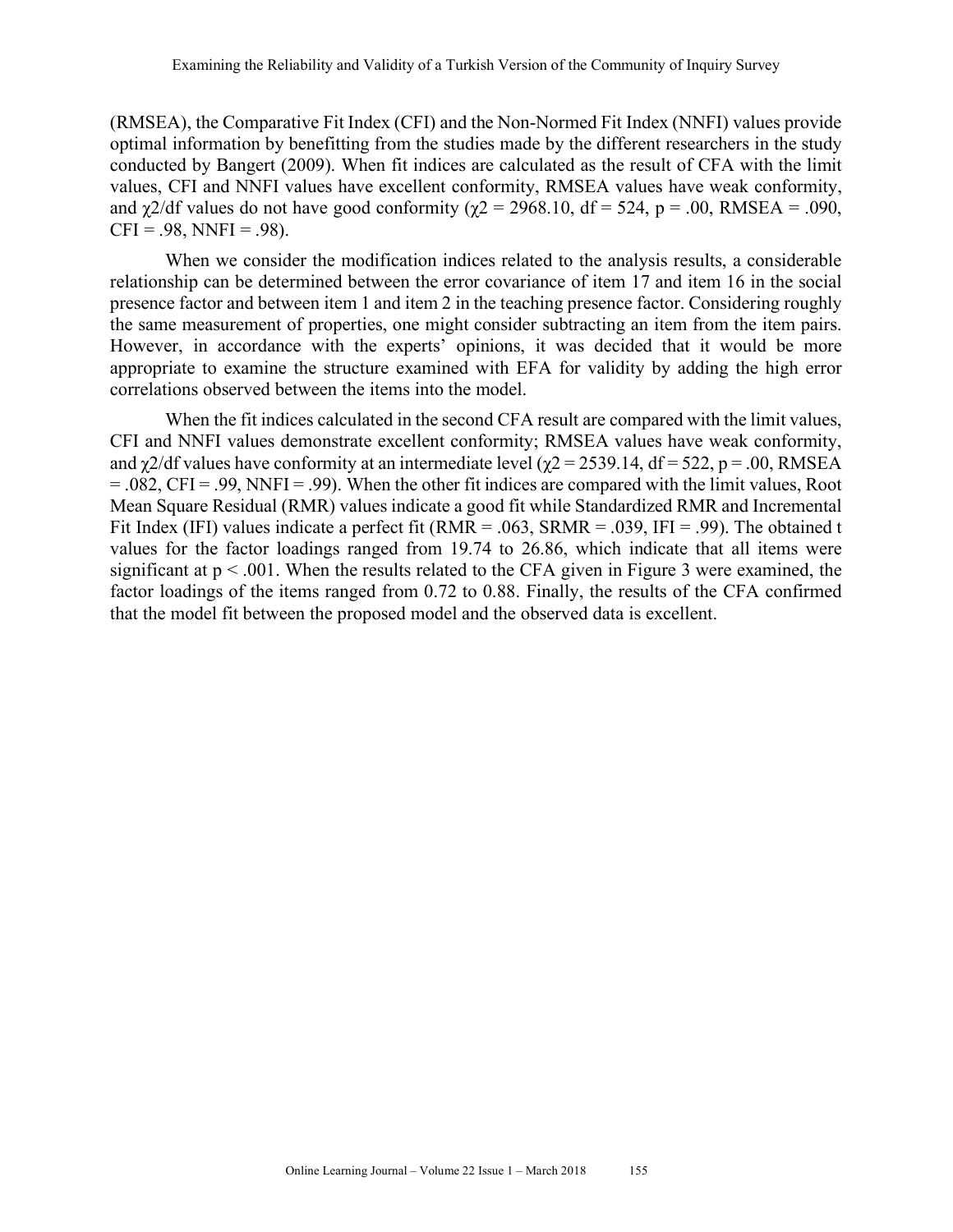

Chi-Square=2539.14, df=522, P-value=0.00000, RMSEA=0.082

*Figure 3.* CoI survey instrument CFA results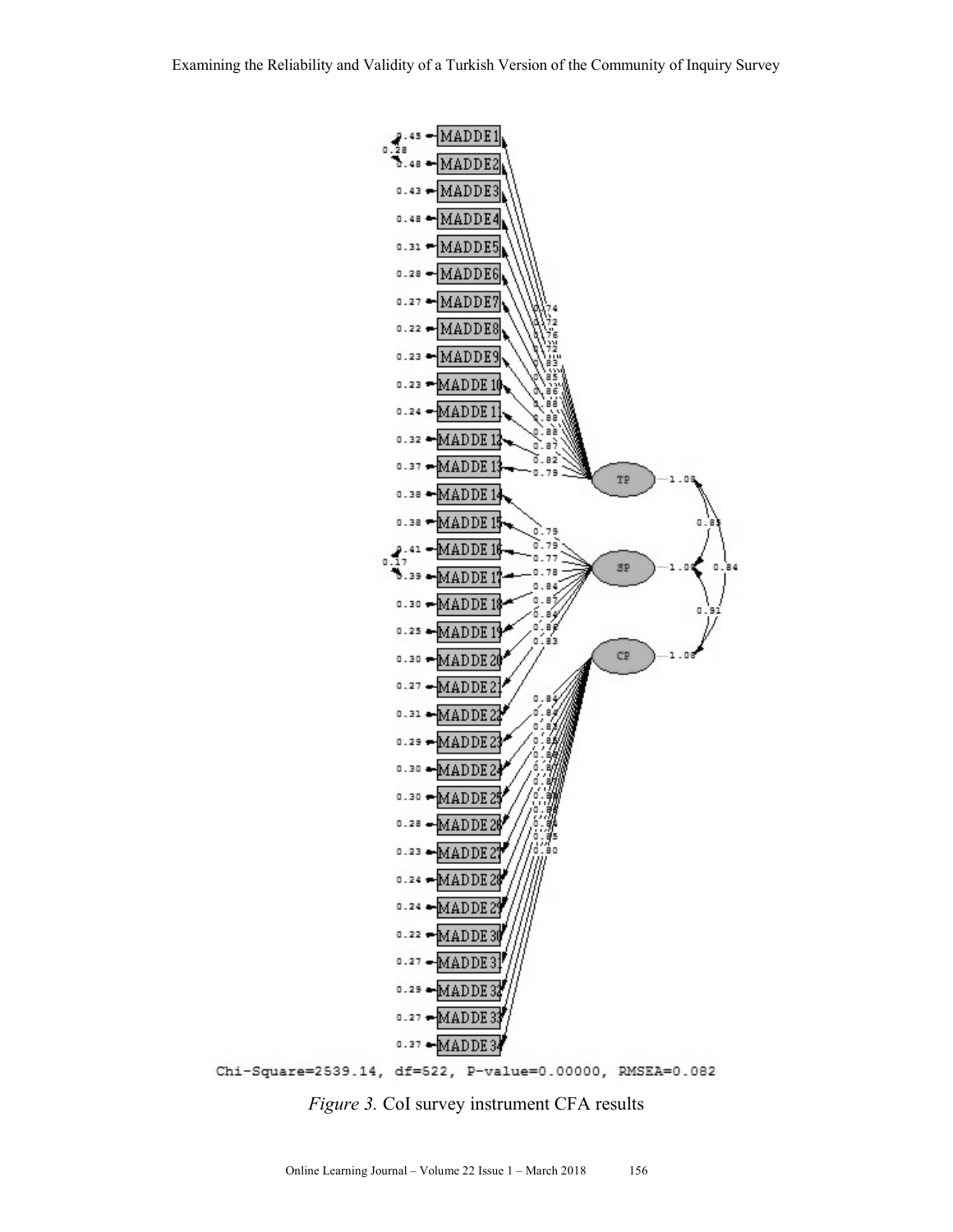## **Discussion**

The purpose of this research was to test the validity and reliability of a Turkish version of the CoI survey. Participants' responses were analyzed using EFA to identify the underlying dimensions assessed by the CoI survey; CFA was used to test the fit of the hypothesized model against the model predicted to exist in the population. Results from the EFA identified two—rather than three—factors for the CoI survey. When EFA is repeated with three factors to be convenient with the CoI model, all items were loaded significantly. The three factor model identified by the EFA was then subjected to a CFA with a second subsample of participants. When the modification indices related to the analysis results are examined, there is a strong relationship between the error covariance of two each items involved in teaching presence and social presence factors. It was decided that it would be appropriate to test the high error correlations observed between the pair of items by adding them to the model; the results of the second CFA confirm that the model is a good fit. Cronbach's α values calculated for the Turkish form change between .95 and .97. Cronbach's α value calculated for the whole survey is .98. As in the original and Turkish versions of the CoI survey, there are 34 items in total: 13 of them related to teaching presence, 9 items related to social presence and 12 items related to cognitive presence. Regarding many analyses of the CoI survey, the Cronbach's α values calculated for internal consistency in Arbaugh et al. (2008), Díaz et al. (2010), Kozan & Richardson (2014) and the Turkish version of the CoI survey are given in Table 3.

|                          | Arbaugh et al.<br>(2008) | Díaz et al.<br>(2010) | Kozan &<br>Richardson (2014) | Turkish Form |
|--------------------------|--------------------------|-----------------------|------------------------------|--------------|
| <b>Teaching Presence</b> | 94                       | 96                    |                              |              |
| Social Presence          |                          |                       |                              |              |
| Cognitive Presence       |                          |                       | 94                           |              |

 *Table 3.* Cronbach's α Values of the CoI Survey Factors

When the results of the current study are compared to other studies in which the CoI survey was translated into other languages, the CoI survey developed by Arbaugh et al. (2008) emerges as the most suitable for a Turkish language translation. The results of factor analysis in an Arabic adaptation study conducted by Alaulamie (2014) showed that items were loaded appropriately in the expected factors. Only the 24<sup>th</sup> item in the instrument had a cross-loading issue. Therefore, it wassuggested that this item could be dropped in future studies or new validity and reliabilty studies could be conducted. In another study conducted by Yu & Richardson (2015), the adaptation of a Korean language survey showed that two items were omitted from the survey: the  $4<sup>th</sup>$  item in the teaching presence category ("The instructor clearly communicated important due dates/time frames for learning activities") and the  $14<sup>th</sup>$  item in the social presence category ("Getting to know other course participants gave me a sense of belonging in the course"). Additionally, the internal consistency coefficients (teaching presence=.95, social presence=.91, cognitive presence=.96 and total=.97) in 32 items of the Korean version of the CoI survey confirmed the structure of the CoI framework with three factors.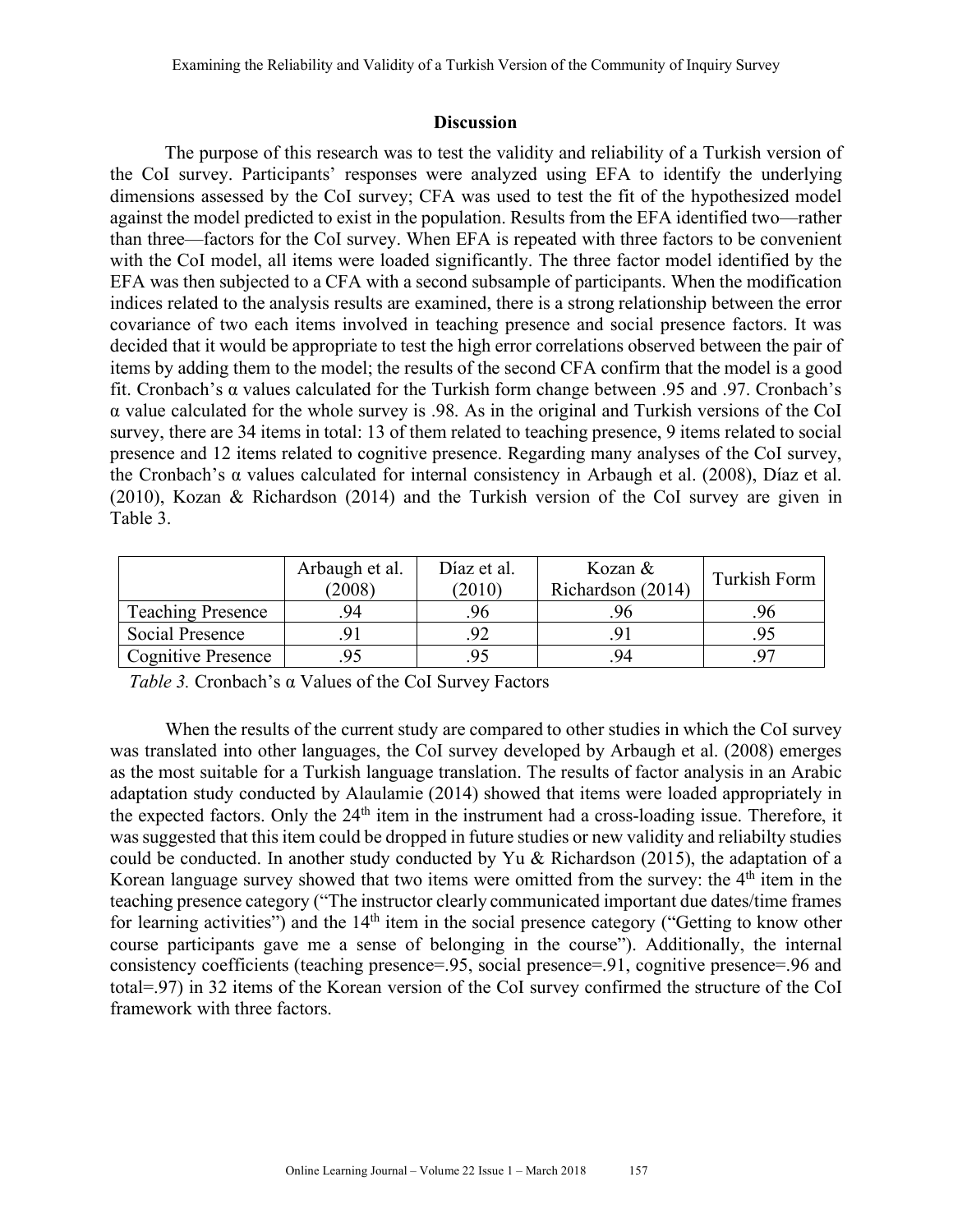# **Conclusions**

EFA and CFA results conducted during the adaptation of the CoI survey consisting of three factors showed that the conformity of the model with the actual data is at an acceptable level, and the analyses performed related to reliability show that the survey is reliable. A review of the literature revealed that the CoI survey, developed as a result of a pioneering work by Arbaugh et al. (2008), was translated/adapted into different languages such as Korean and Arabic (e.g., Alaulamie, 2014; Yu & Richardson, 2015) and it was used in other disciplines, such as education, management and health care (e.g., Arbaugh, 2013; Arbaugh et al., 2010; Bangert, 2009; Carlon et al., 2012). When studies of the use of the CoI survey are examined in detail, various variables (e.g., student educational level, number of online courses taken by students, characterization of the course as fully online or blended, discipline, gender, and age) are considered. Therefore, new studies can be conducted by considering these variables. In addition, new studies related to the adaptation of the CoI survey into different languages can be planned by considering the changes in survey items and the ratings of the items. Utilization of the Turkish adaptation of the CoI survey by various stakeholders (such as course designers, program administors, and instructors) may provide insights regarding the evaluation of applications in distance education in Turkey. Since the survey is internationally accepted, it can be used as a bridge to compare international studies with national studies and suggestions can be developed for future improvement. Finally, this study only concerned itself with students in online courses. In future studies, administering the CoI survey in blended learning environments and engaging students at different educational levels and in different institutions may contribute to a better understanding of the structure related to the CoI survey.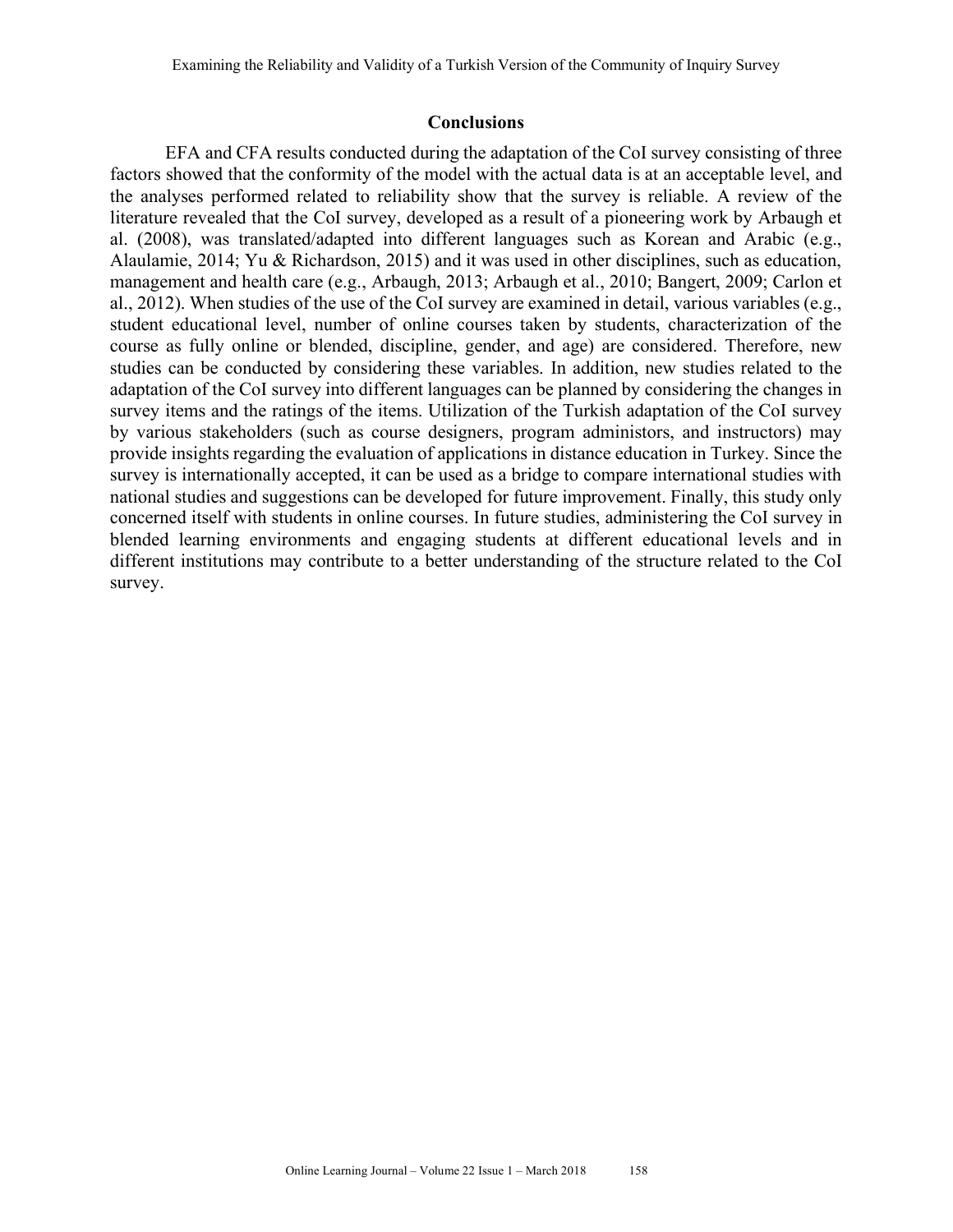# **References**

- Akyol, Z., & Garrison, D. R. (2008). The development of a community of inquiry over time in an online course: Understanding the progression and integration of social, cognitive and teaching presence. *Journal of Asynchronous Learning Networks*, *12*(3), 3–22.
- Alaulamie, L. A. (2014). *Teaching presence, social presence, and cognitive presence as predictors of students' satisfaction in an online program at a Saudi University.* Unpublished Doctoral Dissertation, Ohio University, USA.
- Anagnostopoulos, D., Basmadjian, K., & Mccrory, R. (2005). The decentered teacher and the construction of social space in the virtual classroom. *The Teachers College Record*, *107*(8), 1699–1729.
- Anderson, T., Rourke, L., Garrison, D. R., & Archer, W. (2001). Assessing teaching presence in a computer conferencing context. *Journal of Asynchronous Learning Networks*, *5*(2), 1–17.
- Arbaugh, J. B. (2007). An empirical verification of the community of inquiry framework. *Journal of Asynchronous Learning Networks*, *11*(1), 73–85.
- Arbaugh, J. B. (2013). Does academic discipline moderate CoI-course outcomes relationships in online MBA courses? *Internet and Higher Education*, *17*, 16–28.
- Arbaugh, J. B., Bangert, A., & Cleveland-Innes, M. (2010). Subject matter effects and the community of inquiry (coi) framework: An exploratory study. *Internet and Higher Education*, *13*(1), 37–44.
- Arbaugh, J. B., Cleveland-Innes, M., Diaz, S. R., Garrison, D. R., Ice, P., Richardson, J. C., & Swan, K. P. (2008). Developing a community of inquiry instrument: Testing a measure of the community of inquiry framework using a multi-institutional sample. *Internet and Higher Education*, *11*(3), 133–136.
- Bangert, A. W. (2009). Building a validity argument for the community of inquiry survey instrument. *Internet and Higher Education*, *12*(2), 104–111.
- Blunch, N.J. (2008). *Introduction to structural equation modelling using SPSS and AMOS*. Thousand Oaks, CA: Sage Publications.
- Byrne, B. M. (2010). *Structural equation modeling with AMOS: Basic concepts, applications, and programming* (2nd ed.). New York: Routledge.
- Carlon, S., Bennett-Woods, D., Berg, B., Claywell, L., LeDuc, K., Marcisz, N., … Zenoni, L. (2012). The community of inquiry instrument: Validation and results in online health care disciplines. *Computers & Education*, *59*(2), 215–221.
- CoI Survey. (2015). Retrieved November 28, 2015, from https://coi.athabascau.ca/coi-model/coisurvey/
- Comrey, A. L., & Lee, H. B. (1992). *A first course in factor analysis*. Hillsdale, NJ: Erlbaum.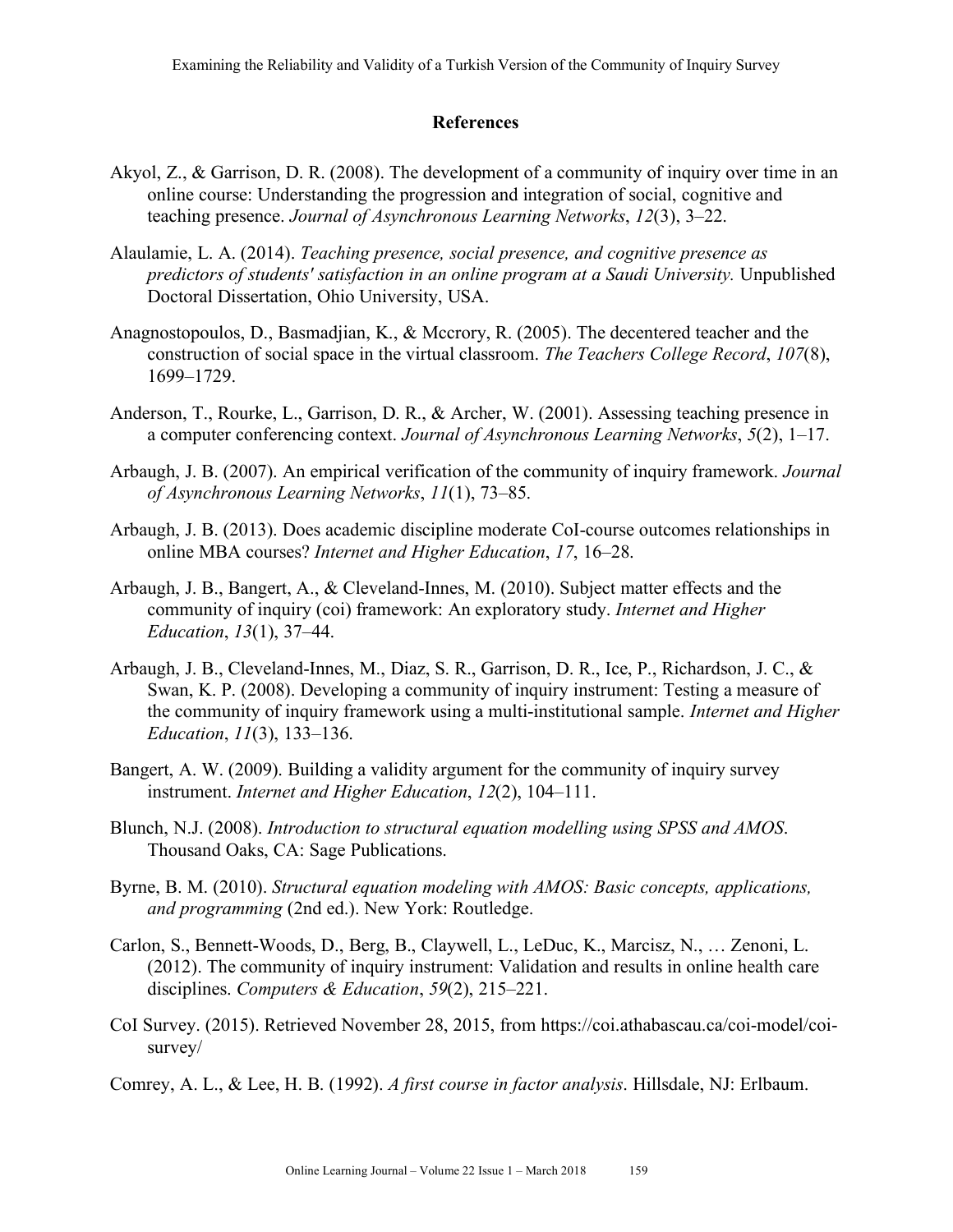- Díaz, S. R., Swan, K., Ice, P., & Kupczynski, L. (2010). Student ratings of the importance of survey items, multiplicative factor analysis, and the validity of the community of inquiry survey. *Internet and Higher Education*, *13*(1), 22–30.
- Floyd, F. J., & Widaman, K. F. (1995). Factor analysis in the development and refinement of clinical assessment instruments. *Psychological Assessment*, *7*(3), 286–299.
- Garrison, D. R. (2006). Online collaboration principles. *Journal of Asynchronous Learning Networks*, *10*(1), 25–34.
- Garrison, D. R. (2009). Communities of inquiry in online learning. In P. Rogers (Ed.), *Encyclopedia of Distance Learning* (2nd ed., pp. 352–360). IGI Global.
- Garrison, D. R., & Anderson, T. (2003). *E-learning in the 21st century: A framework for research and practice*. London and New York, RoutledgeFalmer.
- Garrison, D. R., Anderson, T., & Archer, W. (2000). Critical inquiry in a text-based environment: Computer conferencing in higher education. *Internet and Higher Education*, *2*(2–3), 87– 105.
- Garrison, D. R., Anderson, T., & Archer, W. (2001). Critical thinking, cognitive presence, and computer conferencing in distance education. *American Journal of Distance Education*, *15*(1), 7–23.
- Garrison, D. R., & Arbaugh, J. B. (2007). Researching the community of inquiry framework: Review, issues, and future directions. *Internet and Higher Education*, *10*(3), 157–172.
- Garrison, D. R., & Cleveland-Innes, M. (2005). Facilitating cognitive presence in online learning: Interaction is not enough. *American Journal of Distance Education*, *19*(3), 133–148.
- Garrison, D. R., Cleveland-Innes, M., & Fung, T. (2004). Student role adjustment in online communities of inquiry: Model and instrument validation. *Journal of Asynchronous Learning Networks*, *8*(2), 61–74.
- Garrison, D. R., Cleveland-Innes, M., & Fung, T. S. (2010). Exploring causal relationships among teaching, cognitive and social presence: Student perceptions of the community of inquiry framework. *Internet and Higher Education*, *13*(1–2), 31–36.
- Kass, R. A., & Tinsley, H. E. A. (1979). Factor analysis. *Journal of Leisure Research, 11*, 120- 138.
- Kline, R. B. (2005). *Principles and practice of structural equation modeling (Second Edition).* NY:Guilford Publications, Inc.
- Kozan, K., & Richardson, J. C. (2014). New exploratory and confirmatory factor analysis insights into the community of inquiry survey. *Internet and Higher Education*, *23*, 39–47.
- Maruyama, G. M. (1998). *Basics of structural equation modeling* (First Edition). CA: Sage Publications, Inc.